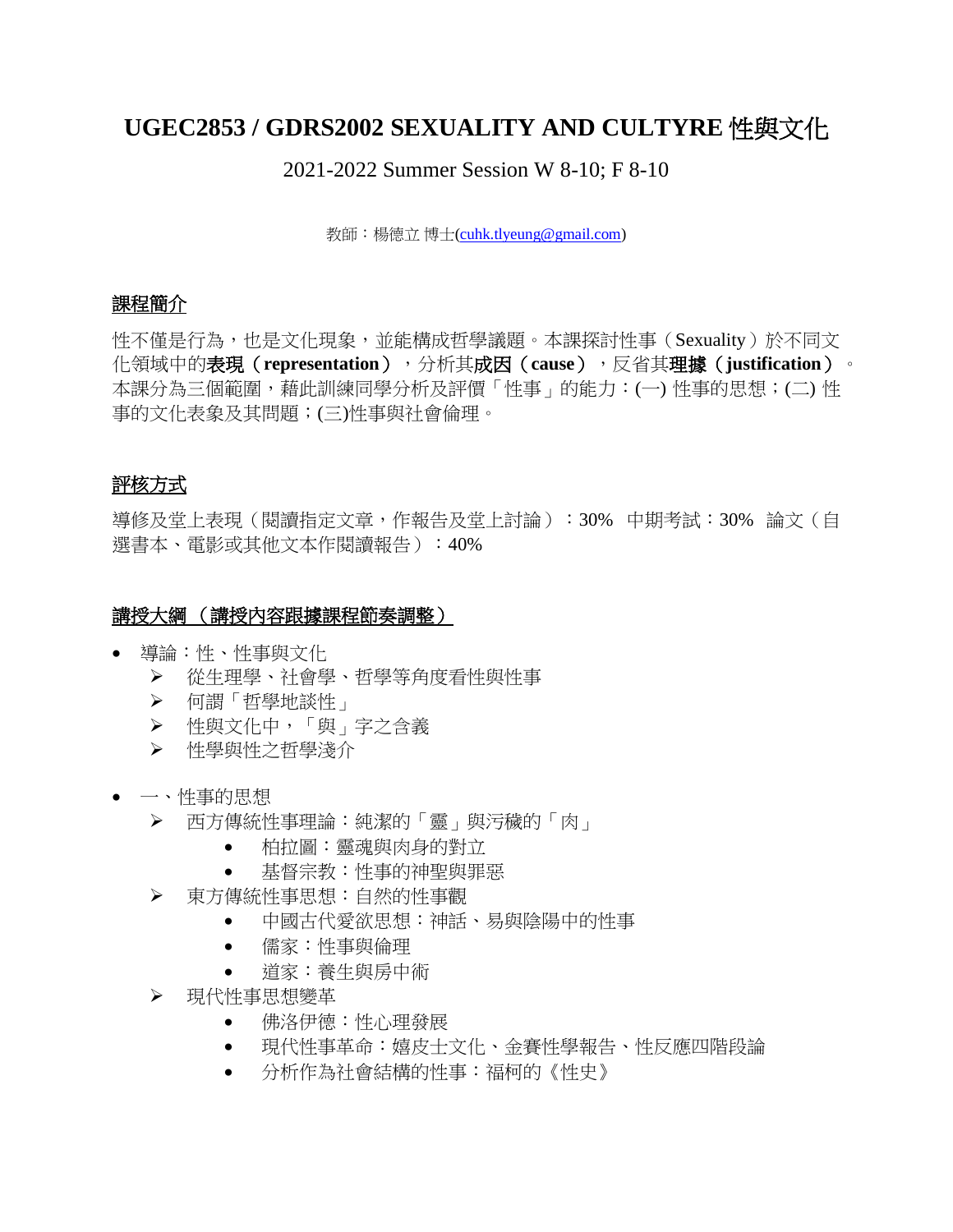- 二、性事的文化表象及其問題
	- ➢ 物化:花花公子哲學、觀看的方式、被展示的身體
	- ➢ 虛擬:自慰史、人偶愛好者、VR 虛擬情人
	- ➢ 戀態:戀物癖、 男色文化、情色文藝、極限體驗
- 三、性事與社會倫理
	- ➢ 同性愛與婚姻
	- ➢ 身障者的愛慾
	- ➢ LGTBQ:性別與身份認同
	- ➢ 色情物品與言論自由
	- ➢ 婦解、女權、女性主義
	- ➢ 賣淫的倫理學與身體自主
- 總結思考:性為何事?性事為何?

#### 預習材料(導修文章堂上公布)

1. Soble, Alan & Power, Nicholas. 2008. *The Philosophy of Sex: Contemporary Readings*, 5th ed. Lanham, Md.: Rowman & Littlefield.

#### 課程參考資料選錄

- 1. Allyn, David. 2000. *Make Love, Not War. The Sexual Revolution: An Unfettered History*. New York: Routledge.
- 2. Bauman, Zygmunt. 2003. *Liquid Love: on the Frailty of Human Bonds*. Cambridge: Polity Press.
- 3. Bergmann, Martin. 1987. *The Anatomy of Loving: The Story of Man's Quest to Know What Love is*. New York: Columbia University Press.
- 4. Berger, John. 1990. *Ways of Seeing: Based on the BBC Television Series*. London: Penguin Books.
- 5. Blackburn, Simon. 2004. *Lust*. New York: Oxford University Press.
- 6. Byrne, Romana. 2014. *Aesthetic Sexuality: A Literary History of Sadomasochism*. New York: Bloomsbury.
- 7. Fisher, Helen E.. 1992. *Anatomy of Love: The Natural History of Monogamy, Adultery, and Divorce*. New York: Norton.
- 8. Freud, Sigmund. 1962. *Three Essays on the Theory of Sexuality*. New York: Basic Books.
- 9. Giddens, Anthony. 1992. *The Transformation of Intimacy: Sexuality, Love and Eroticism in Modern Societies*. Cambridge: Polity Press.
- 10. Foucault, Michel. 1978. *The History of Sexuality – Volume 1: An Introduction*. New York: Pantheon Book.
- 11. Goldhill, Simon. 2004. *Love, Sex and Tragedy: How the Ancient World Shapes Our Lives*. Chicago: University of Chicago Press.
- *12.* Kant, Immanuel. 1930. "Duties Towards the Body in Respect of Sexual Impulse" in *Lectures on Ethics*, trans. by Louis Infield, London: Methuen.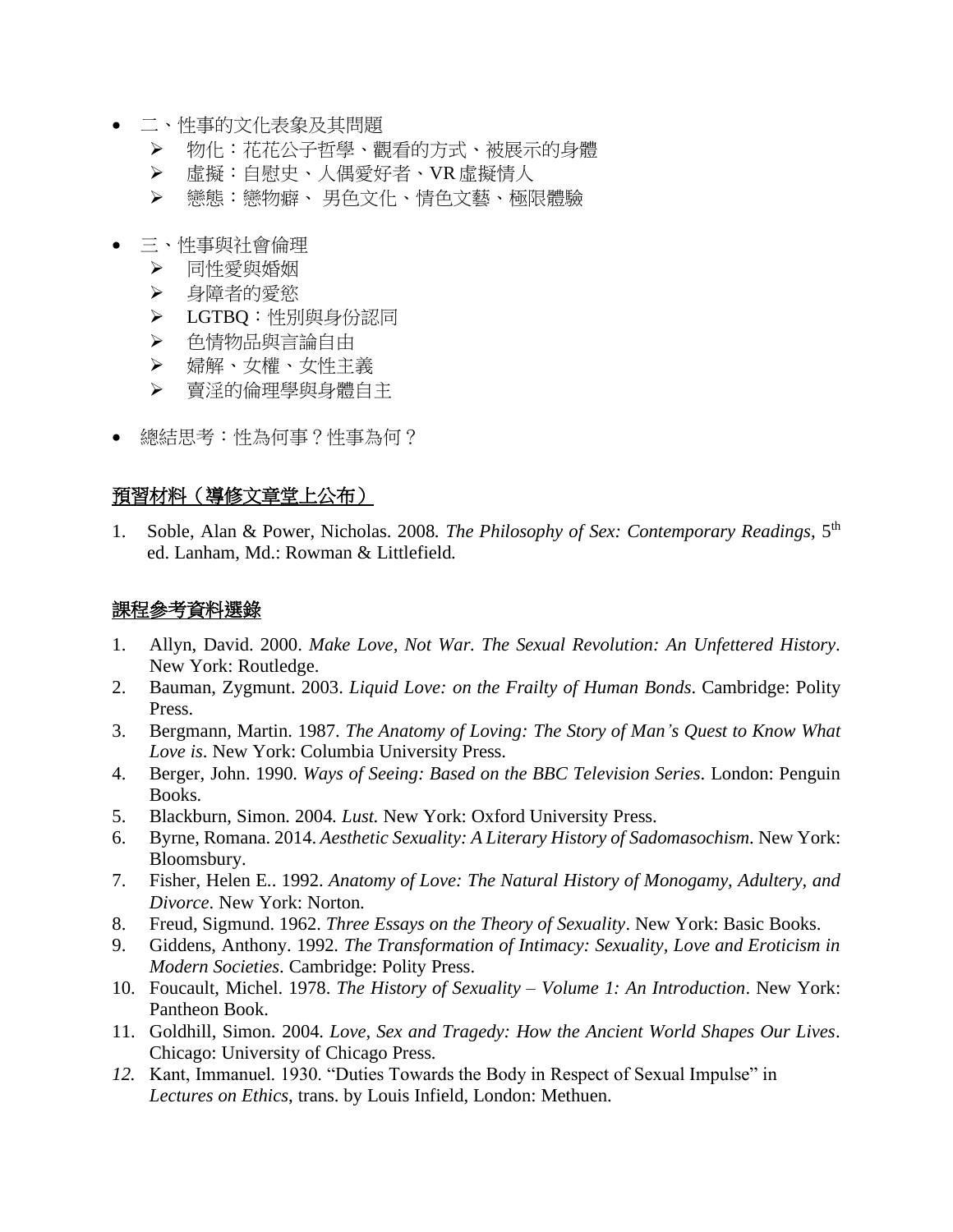- *13.* Krich, A. M (ed.). 1960. *The Anatomy of Love: A Collection of Essays*. New York: Dell Publishing Company.
- 14. Plato. 1997. "Symposium" in *Complete Works*. Indianapolis, Ind: Hackett Pub.
- 15. Santas, Gerasimos. 1988. *Plato and Freud: Two Theories of Love*. Oxford: B. Blackwell.
- 16. Yalom, Marilyn. 1998. *A History of Breast*. New York. Ballantine Books
- 17. 喬治巴代伊 (Georges Bataille), 2012。賴守正譯: 《情色論》。臺北:聯經。
- 18. 高羅佩 (R.H. Van Gulik), 1991。李零等譯:《中國古代房內考》。臺北:桂冠。
- 19. 柯依瑟爾 (Harald Koisser)、舒拉克 (Eugen-Maria Schulak) 著;張存華譯,2007。 《愛、欲望、出軌的哲學》。臺北:商周出版。
- 20. 黃秀如編,2002。《做愛情》。臺北:英屬蓋曼群島商網路與書股份有限公司。
- 21. 張燦輝,2016。《生死愛欲 從希臘神話到基督教》。臺北:漫遊者文化。
- 22. 劉達臨,1998《中國歷代房內考》(上、中、下卷)。北京:中醫古藉出版社。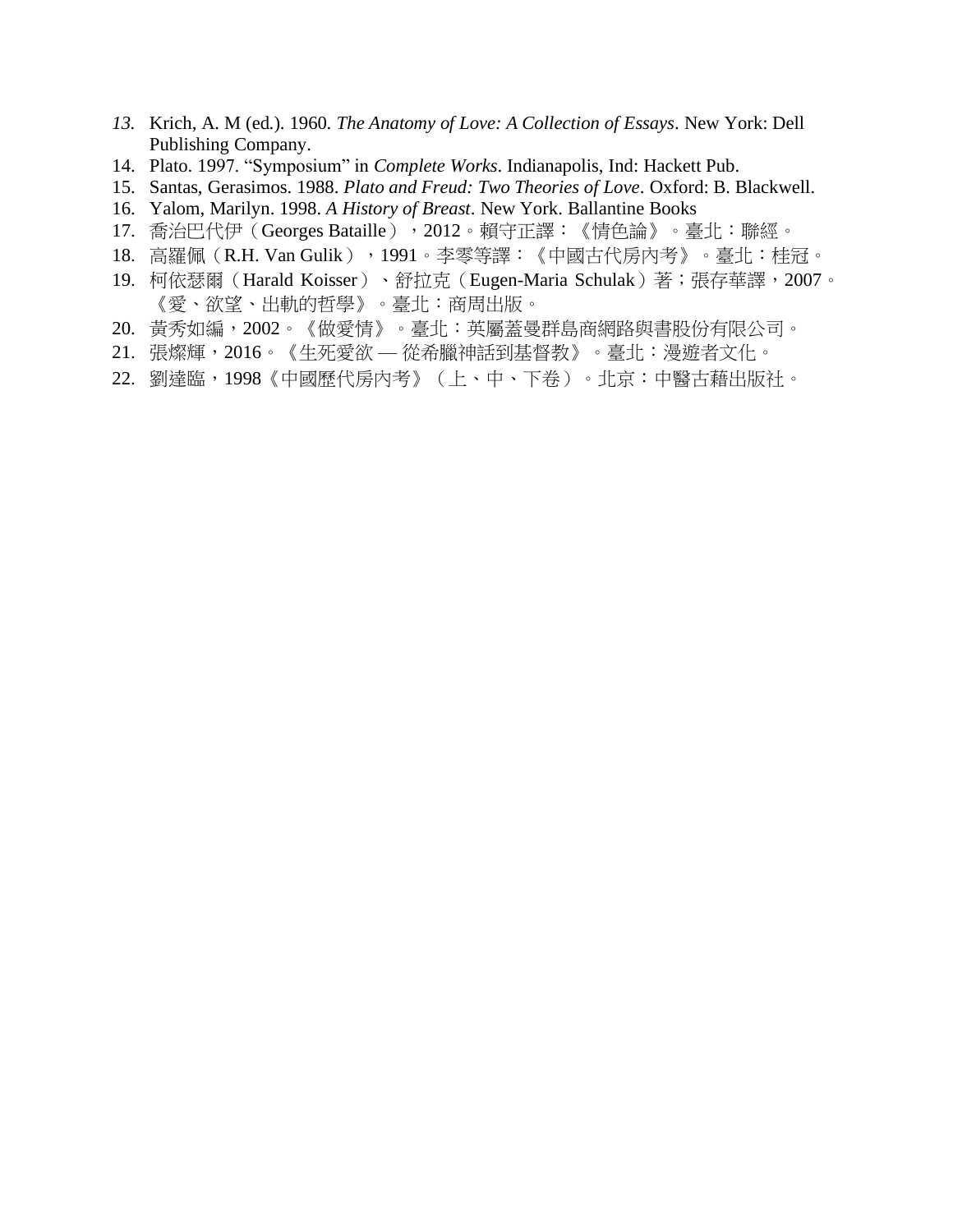## *Grade Descriptors for Essays*

|                                                                     | Argument                                                                                                                                                                                                                                                                                                                                                                                                                                                                                                                                                                                                                                                         | Theory Analysis                                                                                                                                                                                                                                                                                                                                                                                                                                                                                                                                                 | Writing Style                                                                                                                                                                                                                                                                                                                                                                                                                                       |
|---------------------------------------------------------------------|------------------------------------------------------------------------------------------------------------------------------------------------------------------------------------------------------------------------------------------------------------------------------------------------------------------------------------------------------------------------------------------------------------------------------------------------------------------------------------------------------------------------------------------------------------------------------------------------------------------------------------------------------------------|-----------------------------------------------------------------------------------------------------------------------------------------------------------------------------------------------------------------------------------------------------------------------------------------------------------------------------------------------------------------------------------------------------------------------------------------------------------------------------------------------------------------------------------------------------------------|-----------------------------------------------------------------------------------------------------------------------------------------------------------------------------------------------------------------------------------------------------------------------------------------------------------------------------------------------------------------------------------------------------------------------------------------------------|
| [Excellent]<br>$A(85-92)$<br>or<br>[Very<br>Good] A-<br>$(80 - 84)$ | You provide a detailed<br>$\bullet$<br>and specific thesis<br>statement that clearly<br>describes the main claim(s)<br>you will be arguing for and<br>indicates how what you<br>plan to say adds something<br>to the discussion, rather<br>than mostly repeating the<br>material we have read.<br>You defend your claims in<br>$\bullet$<br>a well-developed way by<br>giving and explaining your<br>reasons for your position.<br>You identify likely<br>$\bullet$<br>objections, present them<br>charitably and respond to<br>them effectively.<br>You carefully explain the<br>$\bullet$<br>theoretical and/or practical<br>implications of your<br>argument. | You provide an accurate<br>$\bullet$<br>account of the relevant<br>parts of the theory.<br>You illuminate the<br>$\bullet$<br>relationship between the<br>theory's conclusion(s)<br>and its arguments.<br>You quote relevant key<br>$\bullet$<br>passages with proper<br>citations.<br>You define key terms,<br>$\bullet$<br>and explain their role and<br>how they relate to each<br>other.<br>You discuss what the<br>$\bullet$<br>thinker would probably<br>have said about an issue<br>by drawing on what<br>he/she did say about other<br>related matters. | You choose your words<br>$\bullet$<br>carefully. The language is<br>precise rather than vague,<br>natural rather than<br>awkward, straightforward<br>rather than ostentatious.<br>Each piece of the essay is<br>$\bullet$<br>presented in a way that<br>makes it clear to the reader<br>how it is relevant to your<br>thesis.<br>Where appropriate, you use<br>$\bullet$<br>real or hypothetical<br>examples to help illustrate<br>abstract points. |
| [Good]<br>$B+(76-79),$<br>$B(72-75)$ or<br>$B - (68 - 71)$          | Thesis statement is clear,<br>$\bullet$<br>but general and<br>unambitious.<br>The reasons given to<br>$\bullet$<br>support claims are<br>occasionally weak or too<br>brief. Some claims in need<br>of defence are merely<br>asserted.<br>Some key objections are<br>$\bullet$<br>not considered, or the<br>response is weak or too<br>brief.<br>Theoretical and/or practical<br>$\bullet$<br>implications are not<br>explained, or the<br>explanation is vague and<br>imprecise.                                                                                                                                                                                 | There are minor<br>$\bullet$<br>inaccuracies in the<br>account of the theory.<br>Some small points are<br>overlooked.<br>The theory's arguments<br>$\bullet$<br>for its conclusion( $s$ ) are<br>described, but the<br>relationship between them<br>is not explained, or the<br>explanation is vague and<br>imprecise.<br>Use of quotations is<br>$\bullet$<br>sometimes missing or<br>erratic or without proper<br>citations.<br>Some key concepts are<br>$\bullet$<br>not defined, or are<br>defined carelessly.                                              | The language is generally<br>$\bullet$<br>clear, but occasionally lacks<br>precision or naturalness or<br>desirable simplicity.<br>The relevance of small parts<br>$\bullet$<br>of the essay is not made<br>clear.<br>Illustrative examples are<br>$\bullet$<br>used rarely or not at all.                                                                                                                                                          |
| [Fair]<br>$C+ (64-67),$<br>$C(60-63)$ or<br>$C- (56-59)$            | Thesis statement is absent<br>$\bullet$<br>or insignificant or<br>confused.<br>The reasons given to<br>$\bullet$<br>support claims are usually<br>weak or too brief. Many<br>claims in need of defence<br>are merely asserted.<br>Objections are not<br>٠<br>considered, or they are                                                                                                                                                                                                                                                                                                                                                                             | There are significant<br>inaccuracies in the<br>account of the theory.<br>Some major points are<br>overlooked.<br>The theory's<br>$\bullet$<br>conclusion(s) are<br>described without<br>reference to its<br>arguments.                                                                                                                                                                                                                                                                                                                                         | The language is often<br>$\bullet$<br>unclear, due to being vague<br>or awkward or ostentatious.<br>The relevance of significant<br>$\bullet$<br>parts of the essay is not<br>made clear.<br>Illustrative examples are<br>$\bullet$<br>used incorrectly or not at<br>all.                                                                                                                                                                           |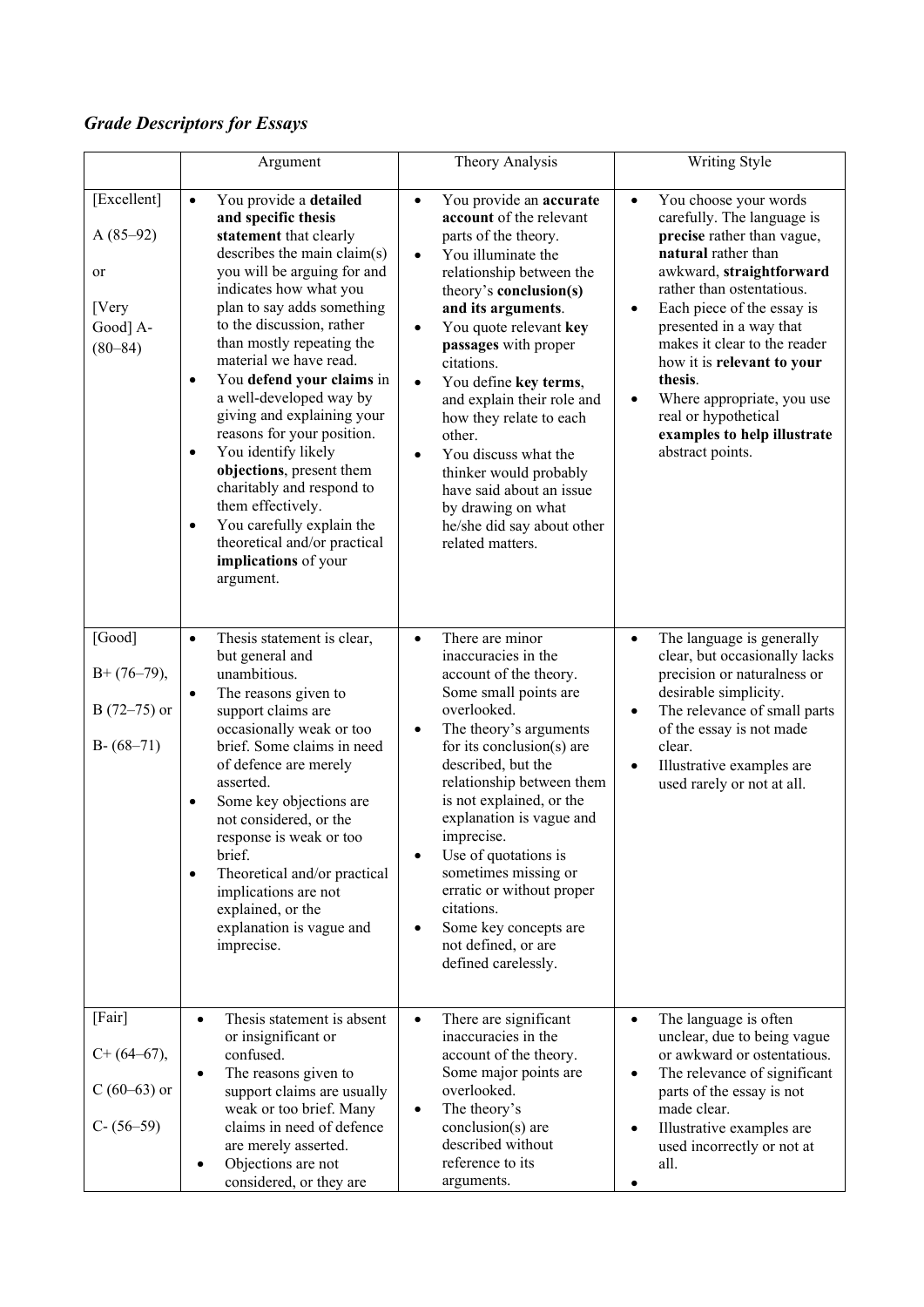|                                                       | only a straw-man version,<br>or the response is<br>ineffective.<br>Implications are not<br>$\bullet$<br>identified, or they are<br>asserted without<br>explanation.<br>The argument is likely to<br>contain contradictions. | Use of quotations is<br>missing or erratic or<br>without proper citations.<br>Key concepts are not<br>defined, or are defined<br>incorrectly.                                                                                                                              |                                                                                                                                                                        |
|-------------------------------------------------------|-----------------------------------------------------------------------------------------------------------------------------------------------------------------------------------------------------------------------------|----------------------------------------------------------------------------------------------------------------------------------------------------------------------------------------------------------------------------------------------------------------------------|------------------------------------------------------------------------------------------------------------------------------------------------------------------------|
| [Pass]<br>$D+ (53-55)$<br><sub>or</sub><br>$D(50-52)$ | You demonstrate an<br>$\bullet$<br>awareness of what an<br>argument is, and try to<br>make one.                                                                                                                             | You grasp at least the<br>٠<br>main features of some of<br>the theory's most<br>important points.                                                                                                                                                                          | The language is intelligible<br>$\bullet$<br>more often than not.                                                                                                      |
| [Fail]<br>$F(0-49)$                                   | You show little awareness<br>$\bullet$<br>of what an argument is,<br>fails to make an<br>argument, and shows<br>almost no effort to make<br>one.                                                                            | You fail to grasp any of<br>the major features of the<br>theory. You have a<br>fundamentally flawed and<br>distorted understanding of<br>the major points of the<br>theory. On the whole, you<br>demonstrate almost no<br>effort in representing the<br>theory accurately. | The language is more<br>$\bullet$<br>unintelligible than not and<br>the meaning of the language<br>is very hard to discern. The<br>essay is thoroughly<br>unorganized. |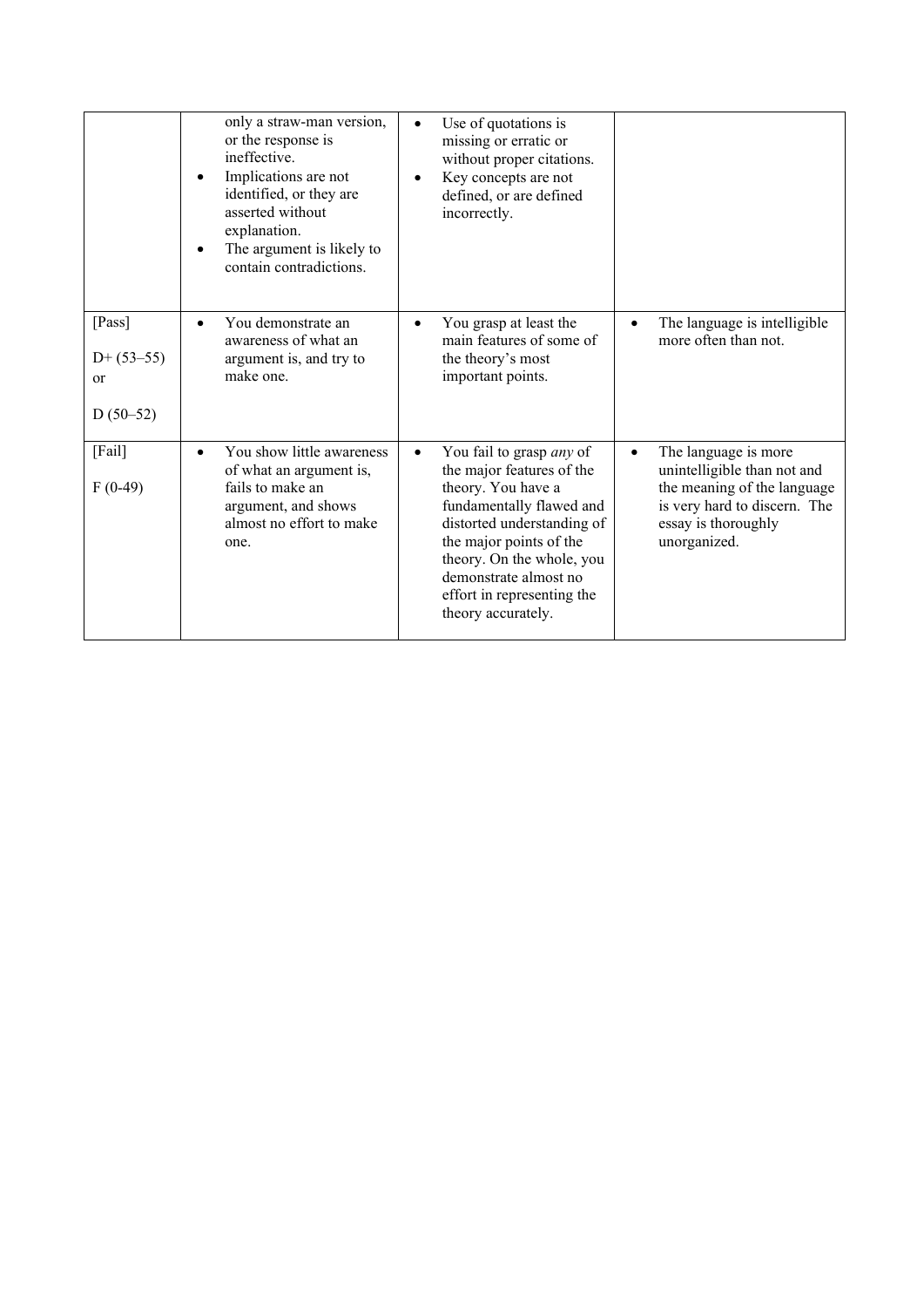# *Grade Descriptors for Essay Examinations*

| [Excellent]                                               | Argument                                                                                                                                                                                                                                                                                                                                                                                                   |  |  |
|-----------------------------------------------------------|------------------------------------------------------------------------------------------------------------------------------------------------------------------------------------------------------------------------------------------------------------------------------------------------------------------------------------------------------------------------------------------------------------|--|--|
| $A(85-92)$<br>or<br>[Very<br>Good]                        | You faithfully reconstruct the author's positions, and prove this knowledge by knowing the<br>argument(s) supporting the theses in the text.<br>You evidence independent and self-initiated thinking and understanding of the arguments and<br>philosophical problems through your ability to present your own counter-arguments and<br>possible replies to counter-arguments.                             |  |  |
| A- $(80-84)$                                              | Theory Analysis                                                                                                                                                                                                                                                                                                                                                                                            |  |  |
|                                                           | You exhibit thorough understanding of the relations of the themes presented in the various<br>texts.<br>You demonstrate a comprehensive understanding of the relations between the various<br>٠<br>subjects and authors discussed in the course.<br>You demonstrate an above-average facility in judgment by applying the various theories to<br>cases and situations presented in the course of the exam. |  |  |
| [Good]                                                    | Argument                                                                                                                                                                                                                                                                                                                                                                                                   |  |  |
| $B+$ (76-<br>79),<br>$B(72-75),$<br>or<br>$B - (68 - 71)$ | You can faithfully reconstruct the author's positions, and demonstrate a basic comprehension<br>of the arguments supporting those positions.<br>You show some independence in thinking, but have difficulty developing your own<br>$\bullet$<br>criticisms and rebuttals to criticism.                                                                                                                     |  |  |
|                                                           | Theory Analysis                                                                                                                                                                                                                                                                                                                                                                                            |  |  |
|                                                           | You exhibit relatively complete understanding of the relations between the authors and the<br>٠<br>themes presented in the various texts.<br>You show some basic, though average, facility in judgment by applying the various theories<br>$\bullet$<br>to cases and situations presented in the course of the exam.                                                                                       |  |  |
| [Fair]                                                    | Argument                                                                                                                                                                                                                                                                                                                                                                                                   |  |  |
| $C+ (64-$                                                 | You demonstrate an ability to properly relay information about the various texts and the<br>٠                                                                                                                                                                                                                                                                                                              |  |  |
| 67),<br>$C(60-63),$<br>or<br>$C - (56 - 59)$              | positions contained therein, but have difficulty re-constructing the arguments, presenting<br>counter-arguments, and criticism.<br>You can faithfully relay information, but you show no independence in philosophical<br>$\bullet$<br>thinking, fail to show basic competence in philosophical argumentation and have a difficulty<br>understanding arguments.                                            |  |  |
|                                                           | Theory Analysis                                                                                                                                                                                                                                                                                                                                                                                            |  |  |
|                                                           | You show an incomplete understanding of the relations between the authors discussed in the<br>course as well as the themes presented in the various texts.<br>You demonstrate competence to memorize information, but you have some difficulty<br>$\bullet$<br>applying various theories to cases and situations presented in the course of the exam.                                                      |  |  |
| [Pass]                                                    | Argument                                                                                                                                                                                                                                                                                                                                                                                                   |  |  |
| $D+$ (53–<br>55), or                                      | You demonstrate some understanding of the course content, but have difficulty relaying<br>accurate information about the positions and the arguments for such positions in the text.                                                                                                                                                                                                                       |  |  |
| $D(50-52)$                                                | Theory Analysis                                                                                                                                                                                                                                                                                                                                                                                            |  |  |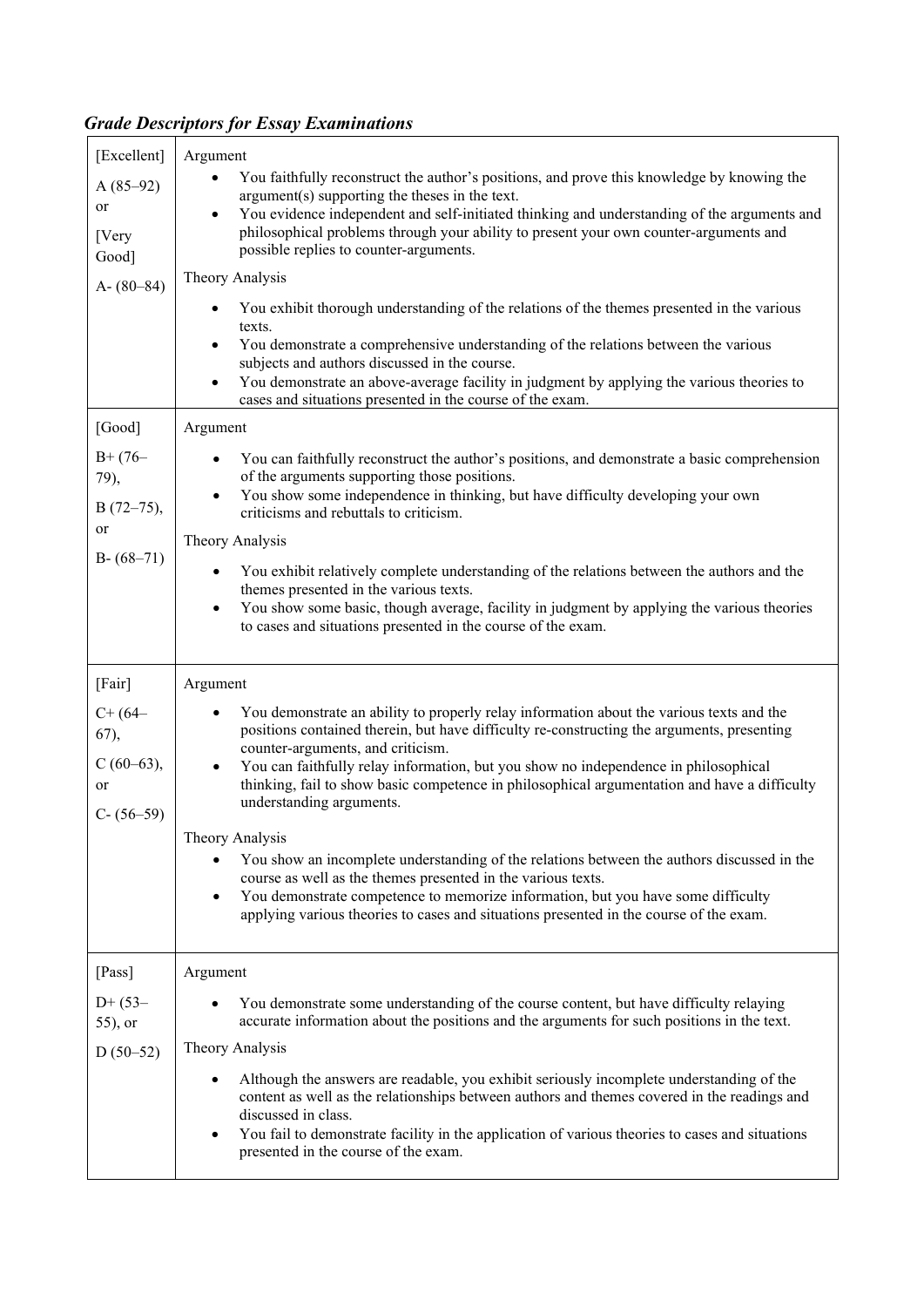| [[.]      | Argument                                                                                                                                                                                              |  |  |
|-----------|-------------------------------------------------------------------------------------------------------------------------------------------------------------------------------------------------------|--|--|
| $F(0-49)$ | You demonstrate no understanding of the course content. You relay inaccurate information<br>$\bullet$<br>about the positions and arguments for those positions in the text.                           |  |  |
|           | Theory Analysis                                                                                                                                                                                       |  |  |
|           | The answers are unreadable, and your answers exhibit a complete lack of understanding of<br>$\bullet$<br>the relationships between authors and themes covered in the readings and discussed in class. |  |  |